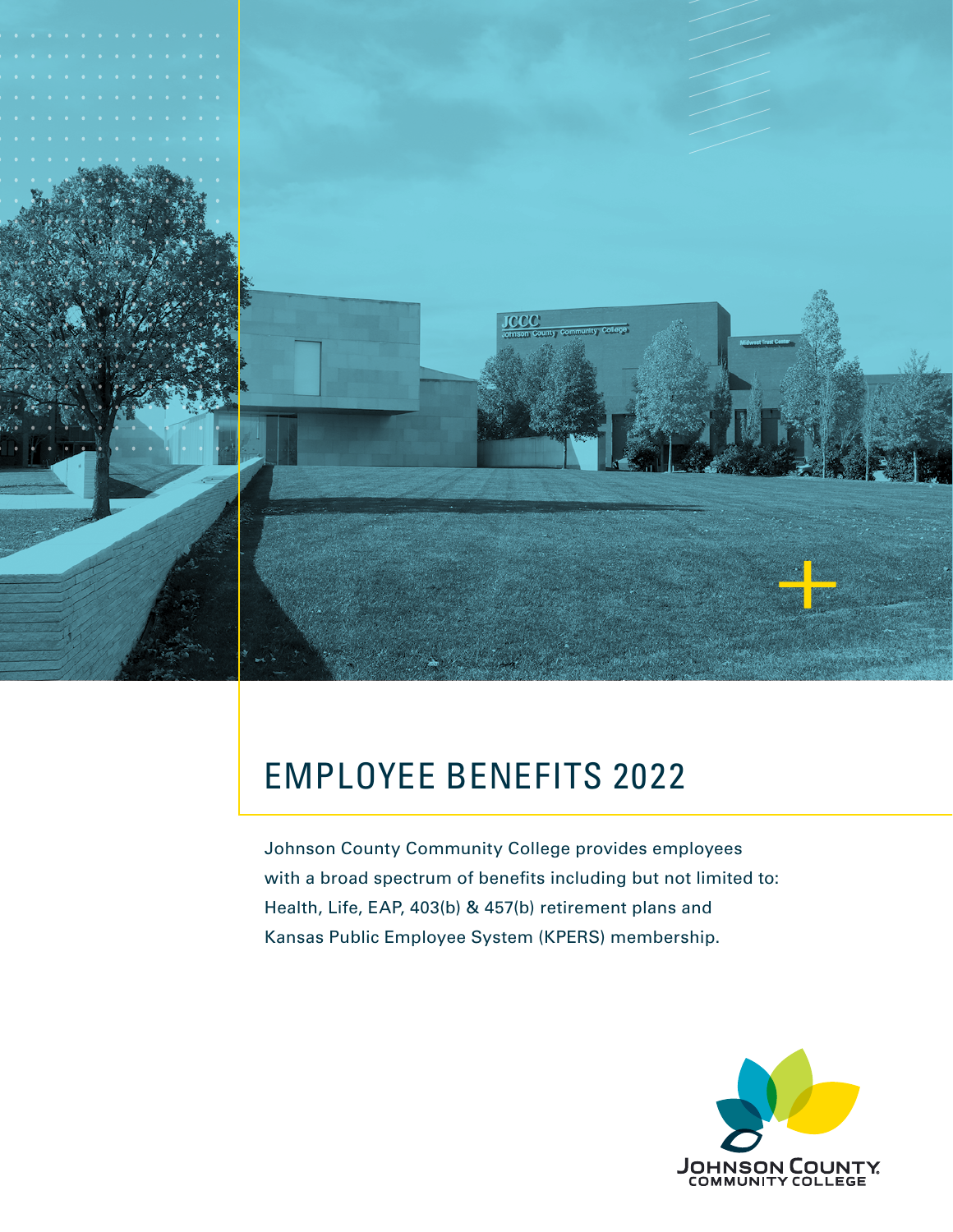# **JOHNSON COUNTY COMMUNITY COLLEGE 2022 EMPLOYEE BENEFITS** Johnson County Community College 2022 Employee Benefits

### **→ JCCC HEALTHCARE PLANS**

#### Faculty and Full-time Staff (hourly and salaried)

Faculty, full-time staff and qualified dependents are eligible for all JCCC healthcare offerings.

▣ Including 5 JCCC subsidized medical plans to choose from (2 with no premium), a subsidized dental plan, vision plan, and additional group term life insurance

The college also pays:

- An 8% contribution to a 403(b) retirement plan
- A \$50,000 basic group life insurance plan

| <b>JCCC HEALTHCARE PLANS</b>                    | <b>SEMI-MONTHLY</b><br><b>PREMIUMS</b>           |                             |                      |
|-------------------------------------------------|--------------------------------------------------|-----------------------------|----------------------|
|                                                 | Preferred-Care Blue EPO                          | Employee                    | \$65.91              |
|                                                 |                                                  | Employee +1                 | \$120.83             |
|                                                 |                                                  | Family                      | \$166.79             |
|                                                 | Preferred-Care Blue PPO                          | Employee                    | \$55.52              |
|                                                 |                                                  | Employee +1                 | \$101.77             |
|                                                 |                                                  | Family                      | \$139.58             |
| <b>MEDICAL</b>                                  | Preferred-Care Blue-<br><b>BlueSaver HDHP</b>    | Employee                    | \$0                  |
| <b>Blue Cross Blue Shield</b><br>of KC (BCBSKC) |                                                  | Employee +1                 | \$0                  |
|                                                 |                                                  | Family                      | \$0                  |
|                                                 | <b>BlueSelect Plus PPO</b>                       | Employee                    | \$48.85              |
|                                                 |                                                  | Employee +1                 | \$89.58              |
|                                                 |                                                  | Family                      | \$122.84             |
|                                                 | <b>BlueSelect Plus-</b><br><b>BlueSaver HDHP</b> | Employee                    | $$0.00 + JCCC HSA $$ |
|                                                 |                                                  | Employee +1                 | \$0.00 + JCCC HSA \$ |
|                                                 |                                                  | Family                      | \$0.00 + JCCC HSA \$ |
|                                                 |                                                  | Employee                    | \$1.82               |
| <b>DENTAL Delta Dental</b>                      |                                                  | Employee +1                 | \$3.58               |
|                                                 |                                                  | Family                      | \$6.37               |
|                                                 |                                                  | Employee                    | \$6.97               |
| <b>VISION</b> Surrency                          |                                                  | Employee +1                 | \$13.44              |
|                                                 |                                                  | Family                      | \$18.74              |
|                                                 |                                                  | Basic Life and AD&D (\$50K) | \$0                  |
| <b>LIFE INSURANCE The Standard</b>              |                                                  | Optional Life and AD&D      | \$0.26/\$1,000       |
|                                                 |                                                  | Dependent                   | \$3.41               |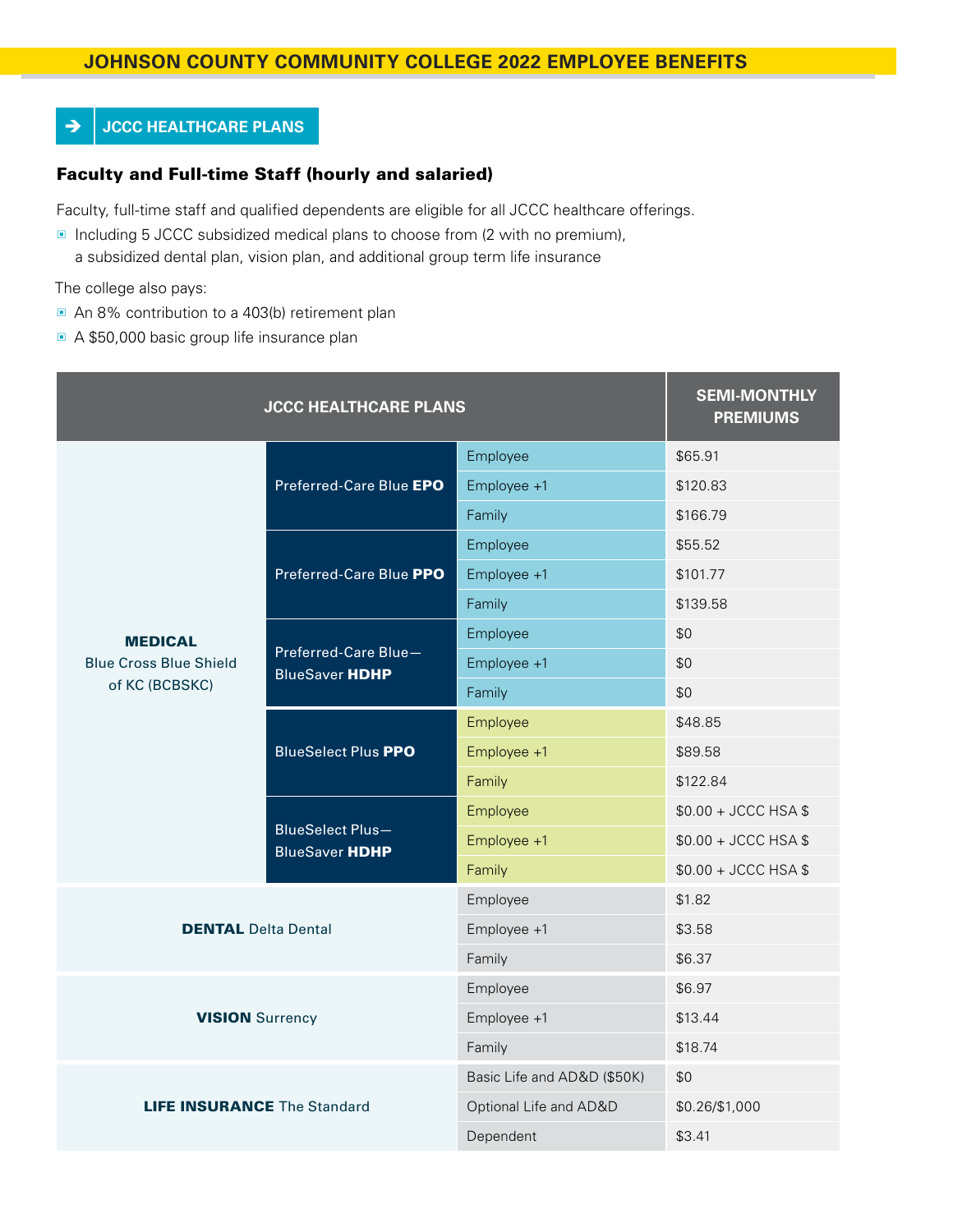# 2022 Medical Plan Overview

| <b>JCCC BCBSKC</b><br>6/1/2022-12/31/2022  | <b>PREFERRED-CARE BLUE</b><br>(LARGER NETWORK)                       |                                              |                                  | <b>BLUESELECT PLUS</b><br>(SMALLER NETWORK)  |                                               |
|--------------------------------------------|----------------------------------------------------------------------|----------------------------------------------|----------------------------------|----------------------------------------------|-----------------------------------------------|
|                                            | <b>EPO</b>                                                           | <b>PPO</b>                                   | <b>BLUE SAVER</b><br><b>HDHP</b> | <b>PPO</b>                                   | <b>HDHP WITH</b><br><b>SPIRA CARE CENTERS</b> |
| <b>HSA Eligible?</b>                       | <b>NO</b>                                                            | <b>NO</b>                                    | <b>YES</b>                       | <b>NO</b>                                    | <b>YES</b>                                    |
| Deductible<br>(Individual / Family)        | <b>NA</b>                                                            | \$500/<br>\$1,500                            | \$2,800/<br>\$5,600              | \$500/<br>\$1,500                            | \$2,800/<br>\$5,600                           |
| Coinsurance<br>(Your Share)                | <b>NA</b>                                                            | 20%                                          | 0%                               | 20%                                          | 0%                                            |
| Out-of-Pocket Max<br>(Individual / Family) | \$6,350/<br>\$12,700                                                 | \$2,000/<br>\$4,000                          | \$2,800/<br>\$5,600              | \$2,000/<br>\$4,000                          | \$2,800/<br>\$5,600                           |
| Preventive Care<br>(In-Network)            | No Cost                                                              | No Cost                                      | No Cost                          | No Cost                                      | No Cost                                       |
| <b>Office Visit</b>                        | PCP: \$35 copay<br>Specialist:<br>\$70 Copay                         | PCP: \$35 copay<br>Specialist:<br>\$70 Copay | Deductible then<br>No Charge     | PCP: \$35 copay<br>Specialist:<br>\$70 Copay | Deductible then<br>No Charge                  |
| <b>Urgent Care</b>                         | \$70 copay                                                           | \$70 copay                                   | Deductible then<br>No Charge     | \$70 copay                                   | Deductible then<br>No Charge                  |
| <b>Emergency Room</b>                      | $$200$ copay                                                         | \$200 copay,<br>then deductible<br>then 20%  | Deductible then<br>No Charge     | \$200 copay,<br>then deductible<br>then 20%  | Deductible then<br>No Charge                  |
| Inpatient or<br><b>Outpatient Services</b> | \$300 copay<br>per day<br>limited to 5 copays<br>per member per year | Deductible then<br>20%                       | Deductible then<br>No Charge     | Deductible then<br>20%                       | Deductible then<br>No Charge                  |
| MRI, MRA, CT<br>and PET Scans, etc.        | \$200                                                                | Deductible then<br>20%                       | Deductible then<br>No Charge     | Deductible then<br>20%                       | Deductible then<br>No Charge                  |
| Prescription Drugs<br>Retail               | \$12 / \$50 / \$70                                                   | \$12 / \$50 / \$70                           | Deductible then<br>No Charge     | \$12/\$50/\$70                               | Deductible then<br>No Charge                  |
| Prescription Drugs<br>Mail Order*          | \$30/\$125/\$175                                                     | \$30/\$125/\$175                             | Deductible then<br>No Charge     | \$30/\$125/\$175                             | Deductible then<br>No Charge                  |